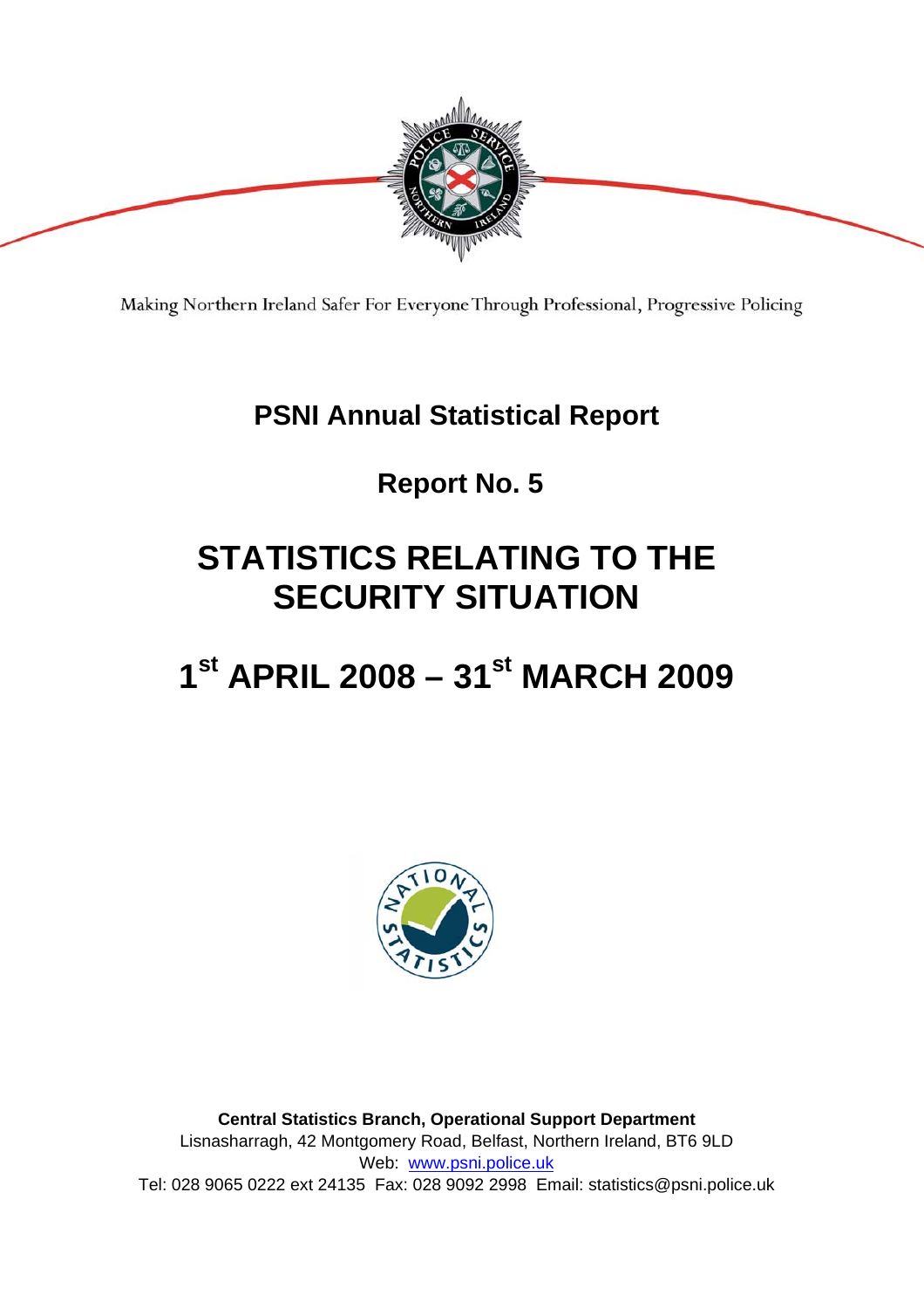# 5. Statistics Relating to the Security Situation

**Summary** 

| Figure 5.1 | Deaths Due to the Security Situation<br>1999/00 - 2008/09                                            |
|------------|------------------------------------------------------------------------------------------------------|
| Table 5.2  | Deaths Due to the Security Situation<br>1999/00 - 2008/09                                            |
| Figure 5.3 | Shooting and Bombing Incidents<br>1999/00 - 2008/09                                                  |
| Table 5.4  | <b>Security-Related Incidents</b><br>1999/00 - 2008/09                                               |
| Figure 5.5 | Casualties as a Result of Paramilitary-style<br>Shootings 1999/00 - 2008/09                          |
| Figure 5.6 | Casualties as a Result of Paramilitary-style<br>Assaults 1999/00 - 2008/09                           |
| Table 5.7  | Casualties as a Result of Paramilitary-style<br>Attacks 1999/00 - 2008/09                            |
| Table 5.8  | Firearms, Ammunition and Explosives Finds<br>1999/00 - 2008/09                                       |
| Table 5.9  | Persons Arrested under Section 41 of the Terrorism Act and<br>subsequently Charged 2001/02 - 2008/09 |

Data Quality: The PSNI's statistics on the security situation are collated by the PSNI's Central Statistics Branch. These statistics are National Statistics and are produced to high professional standards as set out in the Code of Practice for Official Statistics.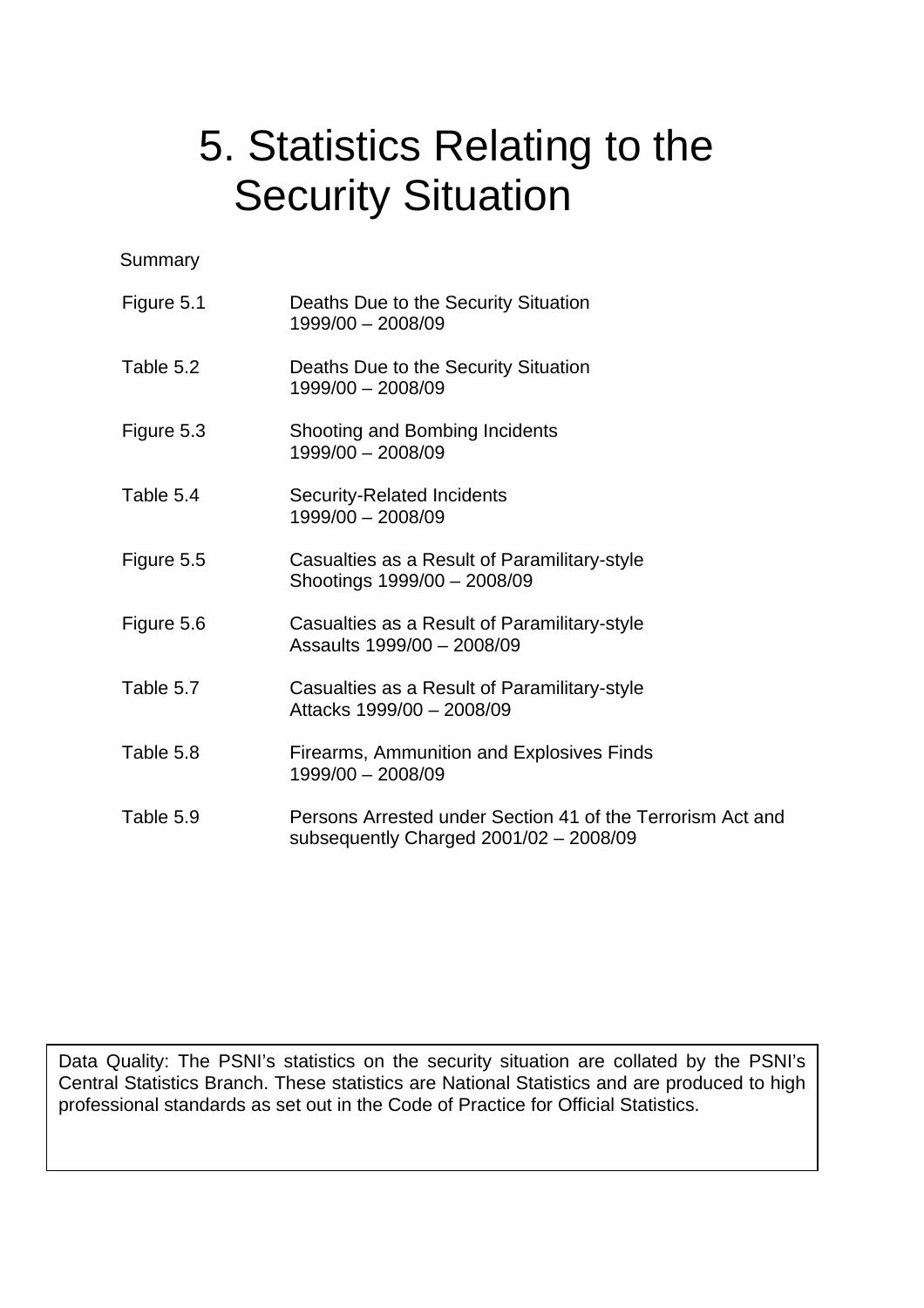#### **5. Statistics Relating to the Security Situation**

#### **Summary**

#### **Deaths due to the Security Situation**

• During 2008/09 there were five security related deaths, four more than in the previous year. These include the first Police and Army deaths since 1998.

#### **Security-Related Incidents**

- The number of shooting incidents increased from 42 in 2007/08 to 54 in 2008/09.
- The number of bombing incidents doubled from 23 in 2007/08 to 46 in 2008/09.

#### **Paramilitary-style Attacks**

- During 2008/09 there were 61 casualties as a result of paramilitary-style attacks (i.e. both shootings and assaults), 9 more than in the previous year.
- Paramilitary-style **shootings** accounted for 20 casualties, 2 of which were attributed to loyalists and 18 to republicans.
- Paramilitary-style **assaults** accounted for the remaining 41 victims with 28 of such assaults attributed to loyalists and 13 to republicans.
- In comparison with the previous year, the number of casualties of paramilitary-style shootings increased by 13 while the number of casualties of paramilitary-style assaults decreased by 4.

#### **Firearms, Ammunition and Explosives Finds**

• There were 113 firearms and 4,420 rounds of ammunition found during 2008/09. In addition, 30.6kg of explosives were recovered during the year of which 25.4 kg was recovered in a single find in the Fermanagh area in October 2008.

#### **Persons Arrested under Section 41 of the Terrorism Act and subsequently Charged**

• In 2008/09, a total of 174 persons were arrested under section 41 of the Terrorism Act and 40 persons were subsequently charged.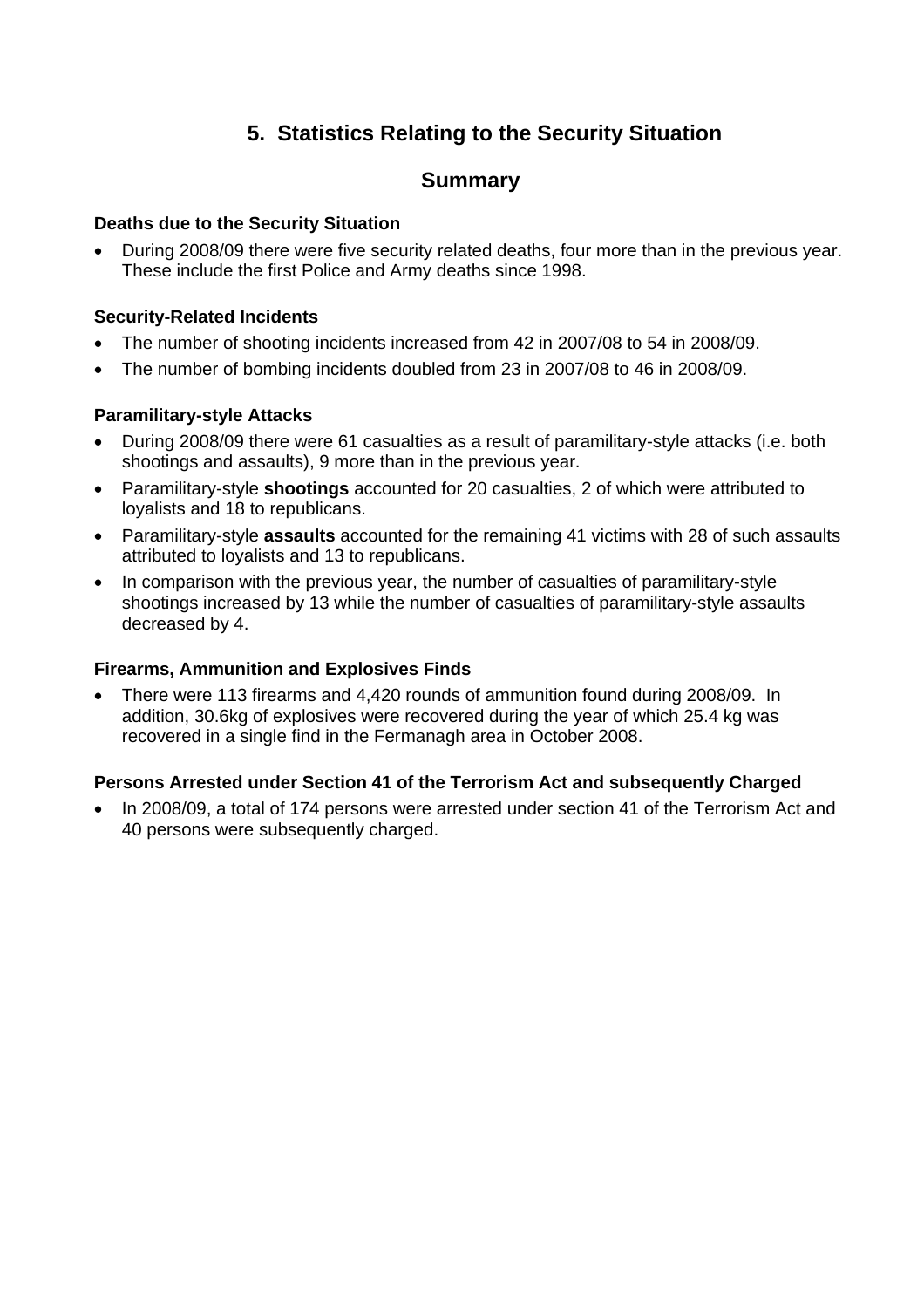

#### **Figure 5.1: Deaths Due to the Security Situation 1999/00 – 2008/09**

| Table 5.2: Deaths Due to the Security Situation 1999/00 - 2008/09 |  |
|-------------------------------------------------------------------|--|
|-------------------------------------------------------------------|--|

|         |               | <b>Police</b>  |      |            |                 |               |
|---------|---------------|----------------|------|------------|-----------------|---------------|
|         | <b>Police</b> | <b>Reserve</b> | Army | <b>RIR</b> | <b>Civilian</b> | <b>Totals</b> |
| 1999/00 |               |                |      |            |                 |               |
| 2000/01 |               | 0              |      | O          | 18              | 18            |
| 2001/02 |               |                |      |            | 17              | 17            |
| 2002/03 |               | $\Omega$       |      | 0          | 15              | 15            |
| 2003/04 |               |                |      |            |                 |               |
| 2004/05 |               | 0              |      |            | 4               |               |
| 2005/06 |               |                |      |            | 6               | 6             |
| 2006/07 |               | $\Omega$       |      |            | 4               |               |
| 2007/08 |               |                |      |            |                 |               |
| 2008/09 |               |                | ⌒    |            | っ               |               |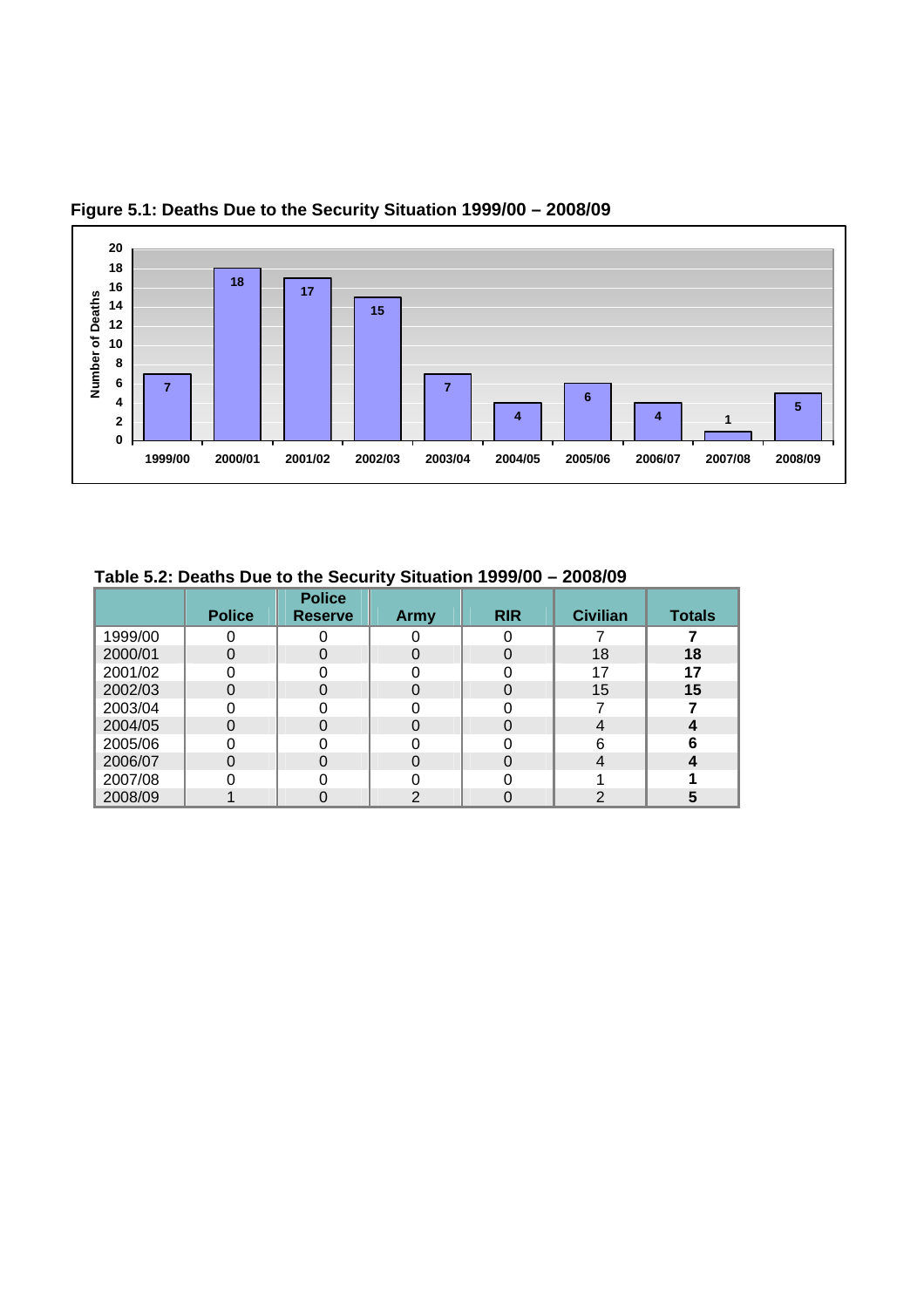

#### **Figure 5.3: Shooting and Bombing Incidents 1999/00 – 2008/09**

#### **Table 5.4: Security-Related Incidents 1999/00 – 2008/09**

|         | <b>Shooting</b>        |                  | <b>Bombings</b> <sup>2</sup> | Incendiaries <sup>3</sup> |                     |  |
|---------|------------------------|------------------|------------------------------|---------------------------|---------------------|--|
|         | Incidents <sup>1</sup> | <b>Incidents</b> | <b>Devices Used</b>          | <b>Incidents</b>          | <b>Devices Used</b> |  |
| 1999/00 | 131                    | 66               | 86                           | 5                         | 5                   |  |
| 2000/01 | 331                    | 177              | 206                          | 9                         | 22                  |  |
| 2001/02 | 358                    | 318              | 407                          | 5                         | 6                   |  |
| 2002/03 | 348                    | 178              | 226                          | 8                         | 8                   |  |
| 2003/04 | 207                    | 71               | 80                           | 3                         | 3                   |  |
| 2004/05 | 167                    | 48               | 51                           | 29                        | 36                  |  |
| 2005/06 | 156                    | 81               | 103                          |                           |                     |  |
| 2006/07 | 58                     | 20               | 29                           | 11                        | 11                  |  |
| 2007/08 | 42                     | 23               | 24                           |                           |                     |  |
| 2008/09 | 54                     | 46               | 54                           | 5                         |                     |  |

 $1$  The following types of shooting incidents are included:

- Shots fired by terrorists
- Shots fired by the security forces
- Paramilitary-style attacks involving shootings
- Shots heard (and later confirmed)

 $2$  An individual bombing incident may involve one or more explosive devices. Incidents recorded include explosions and defusings (devices used). Incidents involving hoax devices, petrol bombings or incendiaries are excluded.

 $3$  Incidents recorded include explosions and defusings (devices used).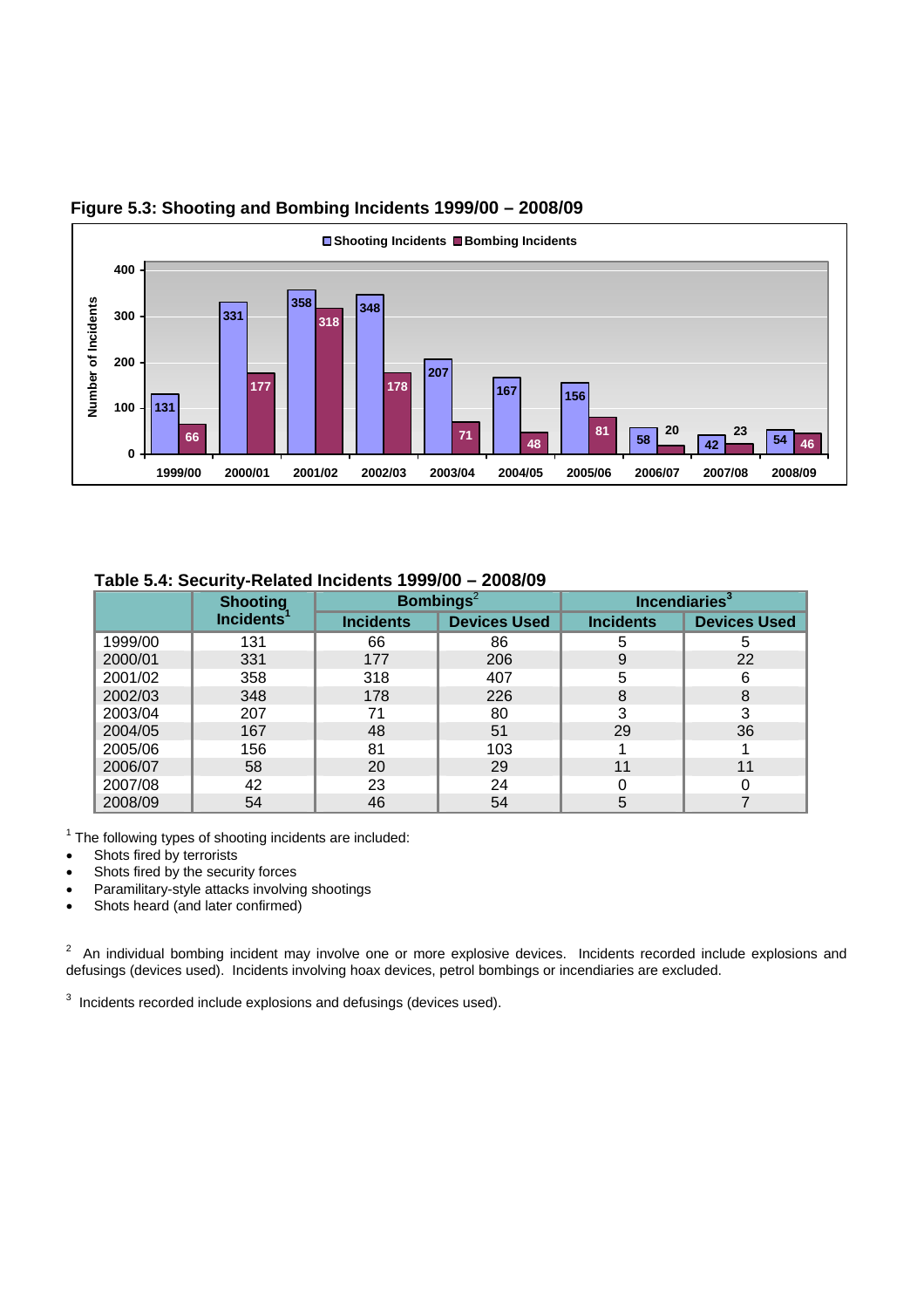

#### **Figure 5.5: Casualties as a Result of Paramilitary-style Shootings 1999/00 – 2008/09**

 **Figure 5.6: Casualties as a Result of Paramilitary-style Assaults 1999/00 – 2008/09** 



#### **Table 5.7: Casualties as a Result of Paramilitary-style Attacks 1999/00 – 2008/09**

|         | <b>Shootings</b> |                                               |                                                 |              | <b>Assaults</b>                        | <b>Total</b>                                    |                                                  |
|---------|------------------|-----------------------------------------------|-------------------------------------------------|--------------|----------------------------------------|-------------------------------------------------|--------------------------------------------------|
|         | <b>Total</b>     | <b>By</b><br><b>Loyalist</b><br><b>Groups</b> | <b>By</b><br><b>Republican</b><br><b>Groups</b> | <b>Total</b> | By<br><b>Loyalist</b><br><b>Groups</b> | <b>By</b><br><b>Republican</b><br><b>Groups</b> | <b>Casualties</b><br>(Shootings<br>and Assaults) |
| 1999/00 | 75               | 53                                            | 22                                              | 103          | 70                                     | 33                                              | 178                                              |
| 2000/01 | 162              | 99                                            | 63                                              | 161          | 89                                     | 72                                              | 323                                              |
| 2001/02 | 190              | 124                                           | 66                                              | 112          | 76                                     | 36                                              | 302                                              |
| 2002/03 | 165              | 110                                           | 55                                              | 144          | 94                                     | 50                                              | 309                                              |
| 2003/04 | 149              | 102                                           | 47                                              | 149          | 101                                    | 48                                              | 298                                              |
| 2004/05 | 93               | 76                                            | 17                                              | 116          | 71                                     | 45                                              | 209                                              |
| 2005/06 | 76               | 70                                            | 6                                               | 76           | 57                                     | 19                                              | 152                                              |
| 2006/07 | 26               | 14                                            | 12                                              | 48           | 36                                     | 12                                              | 74                                               |
| 2007/08 |                  | $\overline{2}$                                | 5                                               | 45           | 35                                     | 10                                              | 52                                               |
| 2008/09 | 20               | $\overline{2}$                                | 18                                              | 41           | 28                                     | 13                                              | 61                                               |